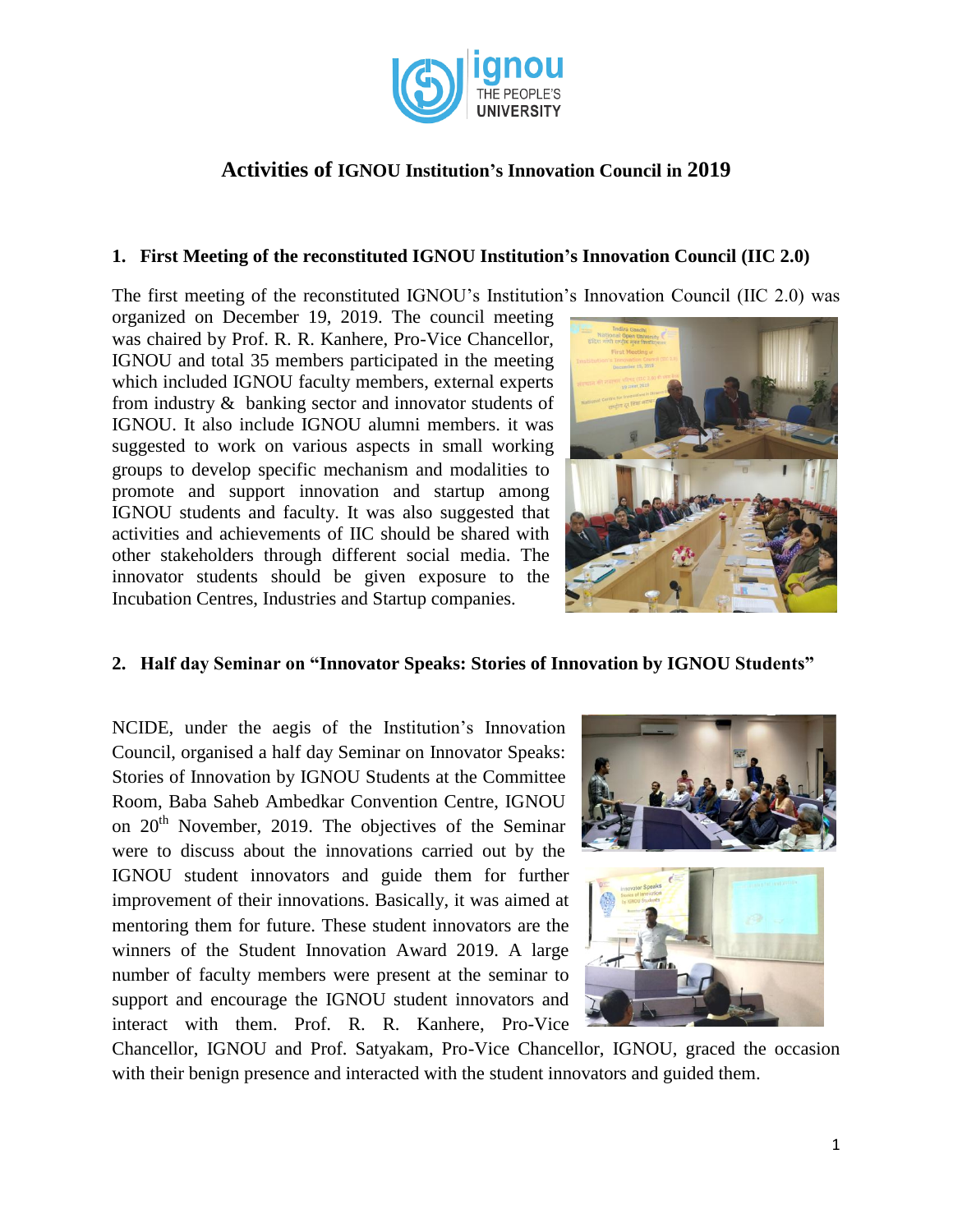### **3. "My Story - Innovator's Life & Crossroad -Motivational Speak"**

The IIC organised a storytelling event "Innovator's Life and Crossroads" on 30th October, 2019 at NCIDE, IGNOU, New Delhi. The objective was to listen to the motivational story of a student Innovator, Mr. Kailash Kumar. He was awarded the third prize in the Student Innovation Award 2019 programme. He has designed an innovative device called the "Eye Rotation



Pendulum" to be used for the visual therapy of the patients with refractive errors. The participants included the faculty members of various schools of studies of IGNOU.

#### **4. One Day Workshop on "Entrepreneurship and Innovation as Career Opportunity"**

The IIC organised, a workshop on "Entrepreneurship and Innovation as Career opportunity" on 15th October 2019 at IGNOU Regional Centre Delhi-2, Rajghat, New Delhi. The resource persons were the NCIDE faculty members. About eighty students participated. The students generated approximately 500 ideas on the themes viz. food and agriculture, rural development, clean energy and alternate



fuel, clean water and water management, swachhta initiatives and waste management, health care and hygiene, smart transportation and traffic management, smart city and urban development, social issues and security system, technological innovation and education and Open University system. Out of the 500 ideas 24 unique, new, useful and socially relevant ideas were selected on which further work could be carried out.

### **5. Innovation Day and Event titled "Student Innovation and Startup Day"**

In order to inculcate the spirit of innovation among students, IGNOU IIC, NCIDE in collaboration with IGNOU Regional Centre Delhi-2 celebrated the 'Student Innovation and

Start-up Day' on 15th October 2019 at IGNOU Regional Centre Delhi-2, Rajghat, New Delhi. On the occasion of the Birth Anniversary of Dr. A.P.J. Abdul Kalam, the Former President of India, this programme was organised as a tribute to a visionary and great son of India. About a hundred participants

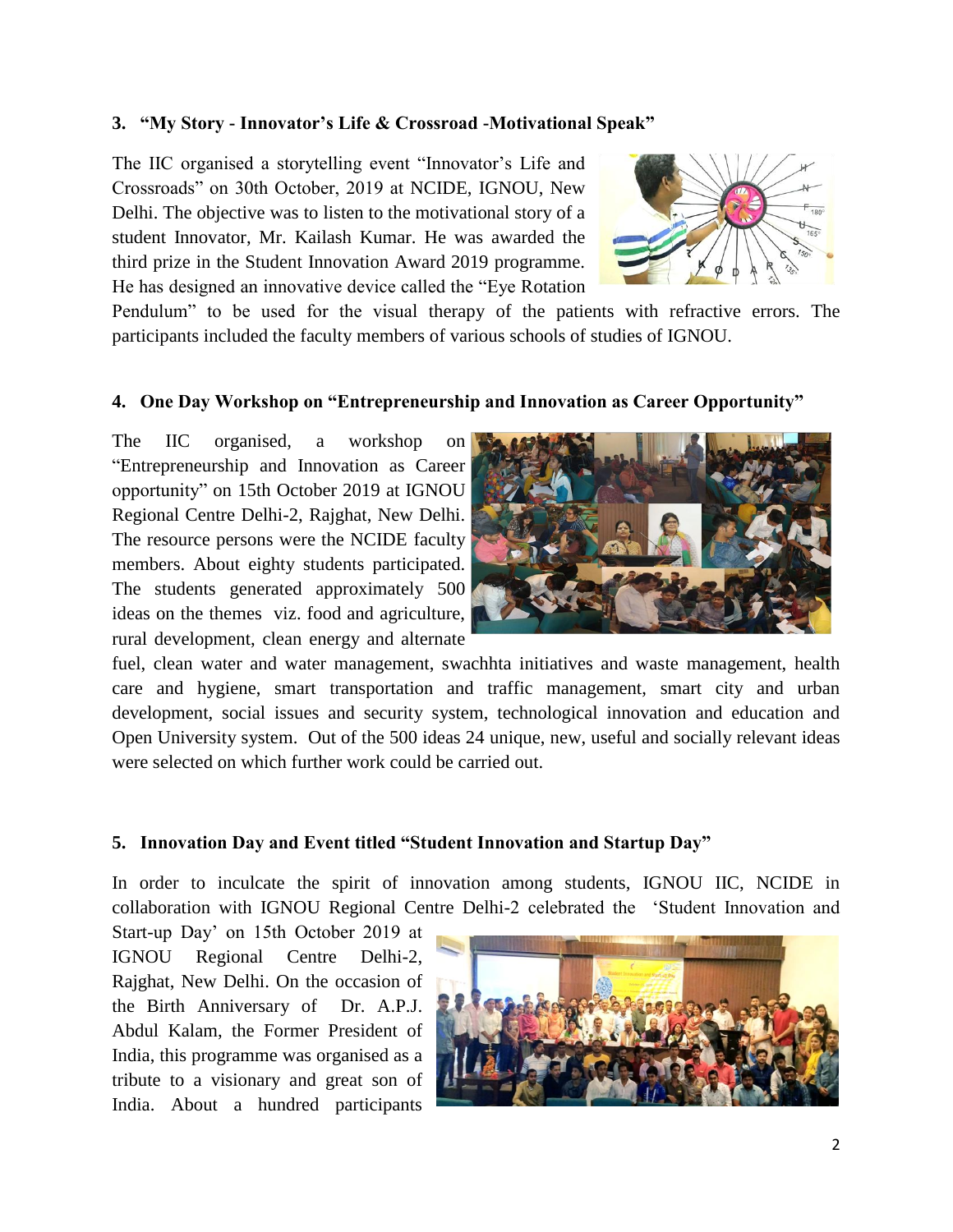including IGNOU students, Coordinators/Programme In-Charges of IGNOU Study Centres of Delhi NCR and the staff members of NCIDE and Regional Centre Delhi-2 attended the programme. On this occasion mainly three activities were organised which included an inspiring talk on Innovation and Start-up for IGNOU students, presentation on Idea to Start-up scheme of IGNOU and a workshop on Idea generation. Prof. S. P. Mishra, former Director, National Institute for Entrepreneurship and Small Business Development (NISBUD) and former Vice Chancellor, Dev Sanskriti Vishwavidyalaya, Haridwar, gave an inspiring talk on innovation and start up for the IGNOU students and told them how they can work on developing their ideas into commercial products or startups. A presentation on Idea to Start-up scheme of IGNOU was also given where the students were informed about this scheme of idea to startup scheme of IGNOU by the NCIDE faculty members. Additionally, a workshop on "Entrepreneurship and Innovation as Career opportunity" was organised.

## **6. One Day Workshop on Problem Solving/Design Thinking titled "Creative and Innovative Teaching through ODL"**

The IGNOU Institution's Innovation Council (IIC) organised a "One-day Workshop on Creative and Innovative Teaching through ODL" on September 24, 2019. The objectives of the Workshop were to create awareness about creative teaching and innovation in the ODL system with an aim to inculcate innovative thinking among the students using various models. The participants included the faculty members from eleven Schools of Studies and three Divisions. Professor Prabir Kumar Biswas, an eminent Psychologist and Educationist and Professor in STRIDE was

invited as the expert resource person. In the sessions conducted by him, the creative aspect of the faculty members in their teaching-learning methods were discussed. He emphasized that the teaching-learning material needs to be creatively designed keeping in mind the  $21<sup>st</sup>$  century skills: Critical thinking, Creativity, Collaboration and Communication skills  $(4Cs)$ .



#### **7. Attended the First Festival of Innovations of MIC**

The Ministry of Human Resource Development (MHRD) Innovation Cell (MIC), on its Foundation Day, on September 11, 2019 celebrated the First Annual Innovation Festival at the AICTE Headquarters, New Delhi, where the MHRD Minister, Mr. Ramesh Pokriyal was the chief guest. The MIC invited IGNOU IIC to be a part of the celebration as the IIC is associated with MIC through the Institution Innovation Council, an initiative by the Ministry of HRD. The Convener of IGNOU IIC attended the event.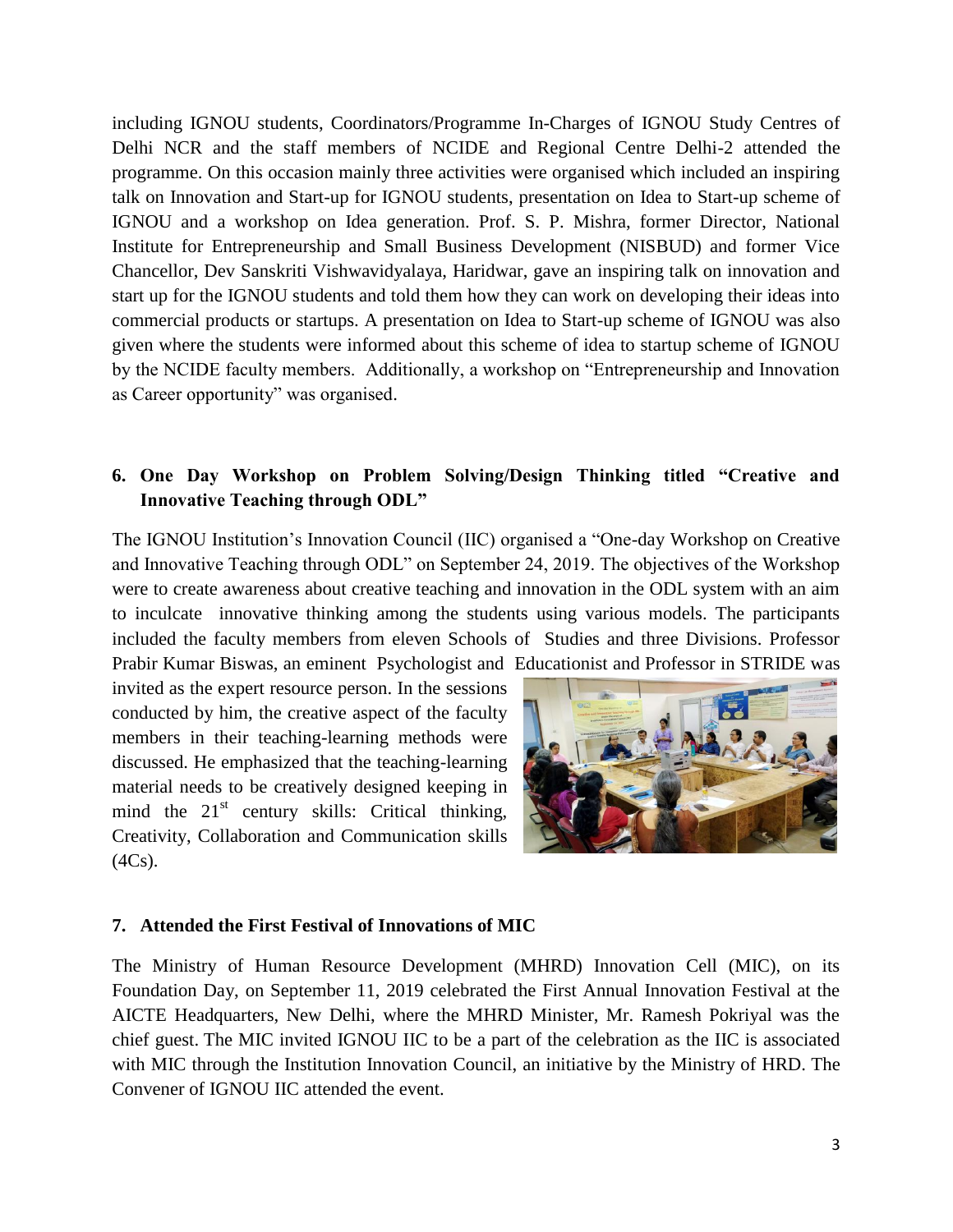## **8. Organised a Committee Meeting to select Innovator Students for Regional Exhibition by MIC**

The IIC received a communication from the MIC about a Regional Mentoring Session and Orientation Session of the Proof of Concepts (POCs) being organized on  $10<sup>th</sup>$  August in New Delhi. As prescribed by the MIC an application form was circulated among the students to fill it up and eleven filled-in applications were received with their proof of concepts (POCs). An evaluation committee was constituted to select four POCs and nominate them to the MIC. The Committee on June 12, 2019 recommended the names of Parthiv Rameshchandra Bhatt, Vaibhav Singh Rathore, Faiz Anwar and Deepak.

#### **9. Mentoring of Innovator Students for MIC Regional Competition in August, 2019**

The students who participated in Festival of Ideas, were mentored to participate in the MIC Regional Competition in August, 2019. The students were guided on various aspects of the upcoming competition.

## **10. Screening of India First Leadership Talk Series on "Future of Technical Education in India" by Anil Shahastrabudhe, Chairman AICTE**

A talk by Anil Shahastrabudhe on "Future of Technical Education in India" on 22 April, 2019 at 12 PM was organised by MIC. The IIC arranged to screen this talk. A question contest for the students was also organized prior to the talk and the IGNOU students were informed about it through Facebook and Regional Centres. The faculty of NCIDE watched the talk.

## **11. Screening of India First Leadership Talk Series on "Art of Decision Making" by Mr. Ajit Doval, National Security Advisor, India**

The MHRD Innovation Cell (MIC) organised a talk by Mr. Ajit Doval on "The Art of Decision Making" on 19 March, 2019 at 11.30 AM. The IGNOU students were informed through Facebook and through Regional Centres. The faculty and staff of NCIDE and the students of IGNOU watched the talk.



### **12. Workshop on "Business Plan Development" for Students**

A workshop on Business Plan Development was organised by IIC for all the selected students of the Idea Competition on 01st March 2019. The workshop was aimed to impart knowledge and skills related to